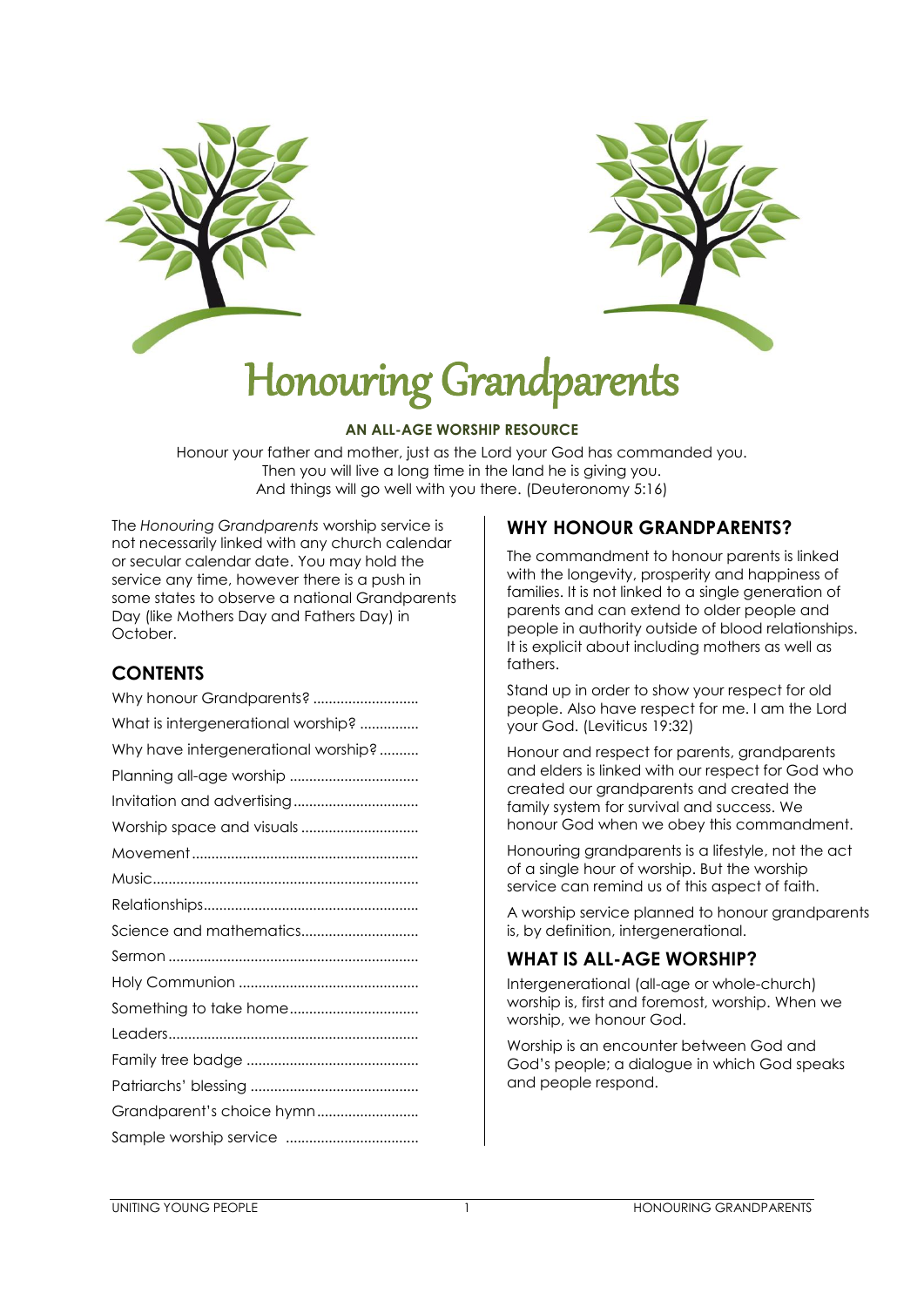*Intentionally intergenerational* (all-age) worship

- allows this dialogue to take place in a variety of ways, engaging several senses, possibly including a sense of wonder and a sense of humour
- focuses on a single, clear theme and connects that theme with the lives of the worshipers
- provides worshipers (young and old) with an experience they can remember and carry into their lives beyond the worship experience
- encourages interaction and dialogue among people of the various generations and people with different personalities, experiences, life-styles and interests
- takes seriously the understanding of the church as the multi-faceted body of Christ
- recognises and values the children and youth present in the worshiping congregation and 'the child and youth within' each adult.

## **WHY HAVE ALL-AGE WORSHIP?**

The biblical model of the Church is of a body with a variety of different parts fulfilling different functions; each valuable and all working together.

All parts of such a body suffer when one part is cut off. All parts of a worshiping congregation suffer when one part is segregated from the others.

In worship, God speaks to and through people of all ages. When children and youth (as well as elderly and differently-abled people) are present in worship, they grow through the acceptance and respect shown by others. They show others a different — possibly truer — face of God, and they force worship leaders to focus on the basics of theology and of worship in a way that is clear and creative. This benefits everyone.

#### **PLANNING ALL-AGE WORSHIP**

All-age worship has elements of spontaneity and the unexpected. This is one of the special gifts young children and new-to-church adults can bring to worship.

Careful planning assures that all worship leaders understand and are comfortable with the direction and flow of the worship plan. Familiarity and understanding make it easier to cope with and embrace spontaneous (spirit-led) participation.

It makes sense to have an intergenerational team plan intergenerational worship. A special team including parents and children may plan to honour arandparents.

Planning as an *intergenerational* team can be a valuable experience for all involved. Older members help younger members understand worship practices; younger members give older members fresh insights and enthusiasm.

A team that represents several generations of the congregation will also be aware of people in the congregation with skills and interests that can be drawn on in the worship, including hospitality, music, drama, visual art and technology.

Your congregation's teams with responsibility for technology, cleaning, decoration, music and hospitality and other aspects of worship can also be represented as you plan this service.

#### **Suggested planning steps:**

- 1. Begin with prayer, and trust God's Spirit to guide your planning.
- 2. Identify your purpose, date and theme.
- 3. Look through these notes to see how they can help in planning the service God is leading you to hold.
- 4. Develop a worship outline or flow chart.

If you are just starting to think about all-age worship: Begin with your regular worship plan. Consider how some of the ideas in this resource could help you make some elements of your regular service more experiential, more sensory or more intentionally involving people of all ages. OR If you have had some experience with all- age worship: consider using or adapting the sample service.

OR If you are regularly engaging in all-age worship, pick up any suggestions in this resource that suit the way you do it.

- 5. Flesh out the outline, considering your own people, traditions and facilities.
- 6. Work with worship leaders to plan details: who does what? when? and how?

#### AND

7. Practice!

If your service is going to involve movement, people, props and/or other elements that are different from your regular worship pattern, you will need a rehearsal.

Small groups may practice their part of the service individually, but you may also need a complete walk through or 'dress rehearsal'.

This will pinpoint any logistical problems, allow the worship leader/s to fine-tune instructions for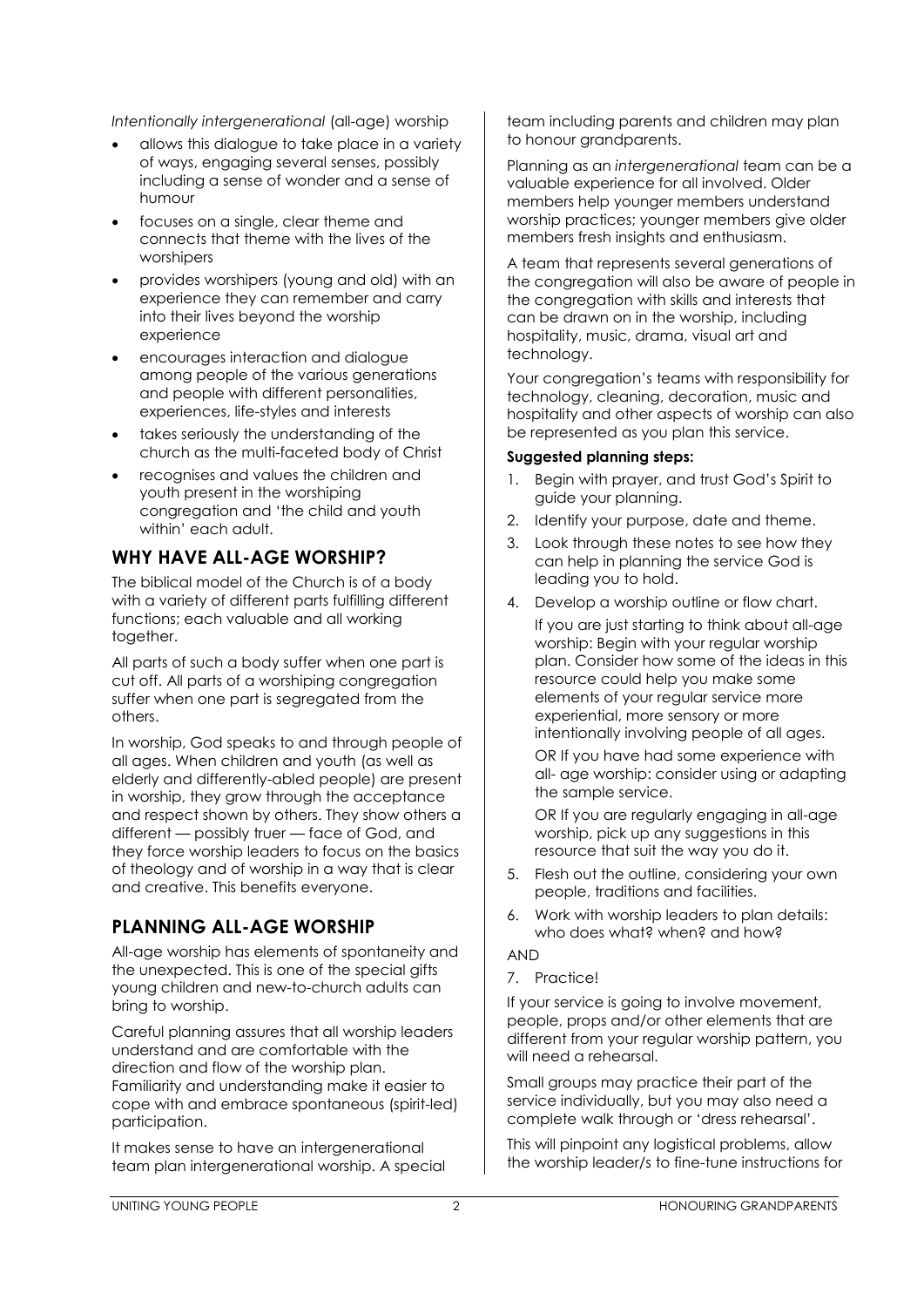the worshipers and ensure that the service itself runs smoothly.

The walk-through will also help you assess the timing of the service.

You can use rehearsal time as an opportunity to pray together and to remind one another that worship is not a talent show. Leaders are, themselves, worshiping God while they help others to know and worship God.

## **INVITATION AND ADVERTISING**

The first people to speak to about your service are the worshiping members of your congregation. Begin early to let them in on the excitement of what is being planned. Help them catch the vision of a worship service to honour grandparents.

Once the date for your service has been decided, let families know of your plans so that they can invite grandparents and other family members who do not ordinarily worship with you.

Do not simply tell children to invite their grandparents. This could raise problems in many families. Promote the opportunity to adults and encourage them to support children in inviting their grandparents where it is feasible to do so.

We live in an age where some grandparents who are unable to attend the service in person may be able to participate electronically. Consult with your technology people about the possibilities.

If your congregations consists of mostly grandparents and great grandparents, you may still honour these people and encourage them in the special role they play. They may also honour their own grandparents who are now deceased, but who are part of their family tree.

If your congregation has adults with no children or grandchildren, ask them to take on responsibilities in this service that allow those with families to worship as families.

### **WORSHIP SPACE AND VISUALS**

Some people who worship with you relate strongly to the appearance of the worship space. They prefer to take in information and express themselves with images. Their memory of the worship experience may be triggered by what they see. Make sure that you provide images and decorations that they can respond  $\overline{a}$ 

Concepts such as the 'family tree', the nut that does nor fall far from the tree and the 'chip off the old block' provide the tree image used in this worship service. Tree imagery can also be used in printed or projected worship resources.

## **MOVEMENT**

Some people (old and young) who worship with you prefer to take in information and express themselves through movement and manipulation of concrete objects. Their memory of the worship experience may be triggered by what they do physically. Make sure that you provide something to do.

Rhythmic movement — clapping, miming and dancing — can be linked with music.

While some people — particularly young children — participate happily in movement, some people may be reluctant or — in the case of older grandparents — may be unable to do so. Respect these people's right to sit quietly.

# **MUSIC**

Some people (old and young) who worship with you prefer to take in information and express themselves through music and rhythm. Their memory of the worship experience may be triggered by songs, melodies and rhythms. Provide music that they can respond to and participate in.

This service honouring grandparents includes an opportunity for an older person to select a favourite old worship song and tell the story of the hymn's significance in their life.

The service may also include a special 'Grandparents Day' musical item presented by children.

Other music will be congregational singing handled as you ordinarily present music in your congregation.

With all music, where it is appropriate, encourage worshipers to engage in the rhythm by clapping, shuffling, swaying or other movement.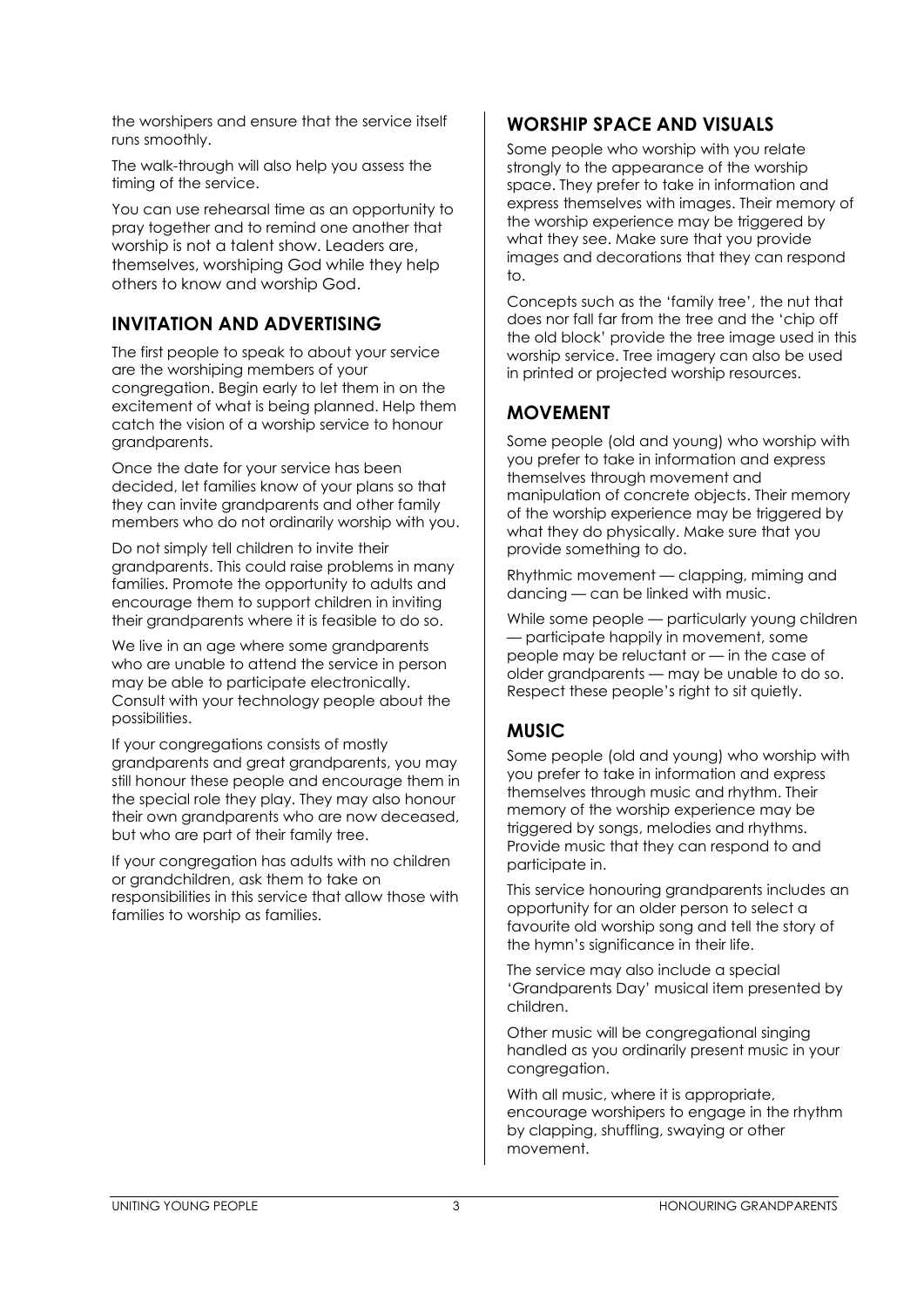#### **RELATIONSHIPS**

Some people (old and young) who worship with you prefer to take in information and express themselves as they relate with other people. Their memory of the worship experience may be triggered by what they discussed and did with others.

Worship is about our relationship with God. Congregational worship is also about our relationship with other people. This service honouring grandparents focuses on a special family relationship.

All-age worship encourages the growth of these relationships. Where feasible, encourage families to sit together and interact with one another during the worship service.

A service honouring grandparents has the potential of bringing to the surface some unresolved issues in family relationships. It may be appropriate to offer prayer and counselling support for people who need/want it after the service.

## **SCIENCE AND MATHEMATICS**

Some people (old and young) who worship with you are logical, scientific thinkers. Their memory of the worship experience may be triggered by facts, lists, graphs, and patterns.

A visual chart of generations like a family tree (as well as the list of genealogies in the Bible) will appeal to this kind of thinkers.

#### **SERMON**

Some people (old and young) who worship with you process information best when they simply listen to a speaker (a person of knowledge and authority) who presents them with facts, ideas, challenges and encouragement. In traditional worship this happens in a sermon.

An all age worship service does not require different sermons for different groups of people. There is a single all-age sermon — for everyone. It is short, generally a simple application of the overall theme of the service, and (where possible) incorporates visuals and actions.

#### **HOLY COMMUNION**

It would be appropriate for families to celebrate Holy Communion together in this worship honouring grandparents. It would be salutary for people to receive forgiveness through the sacrament where it is necessary within family relationships.

However, if your practice places any restrictions about who may or may not participate in communion, it would be better to omit the sacrament from the service rather than excluding some people from this significant part of worship.

## **SOMETHING TO TAKE HOME**

People like to have souvenirs of special events. People are more likely to remember and talk about your worship service if you provide them with a tangible memento or conversation starter.

In the sample service each worshiper receives a family tree badge.

#### **WORSHIP LEADERS**

One person (or perhaps a grandparent and grandchild pair) is the overall worship leader for the service. Worshipers (particularly guests) will recognise them as the host/compeer who is responsible for helping them engage with what happens in worship.

Several other people (or multi-generational teams) can each lead different aspects of worship. The sample service involves:

- hospitality team
- music team
- tech team
- narrator and six Old Testament Bible characters
- New Testament Bible reader
- preacher
- prayer leader/s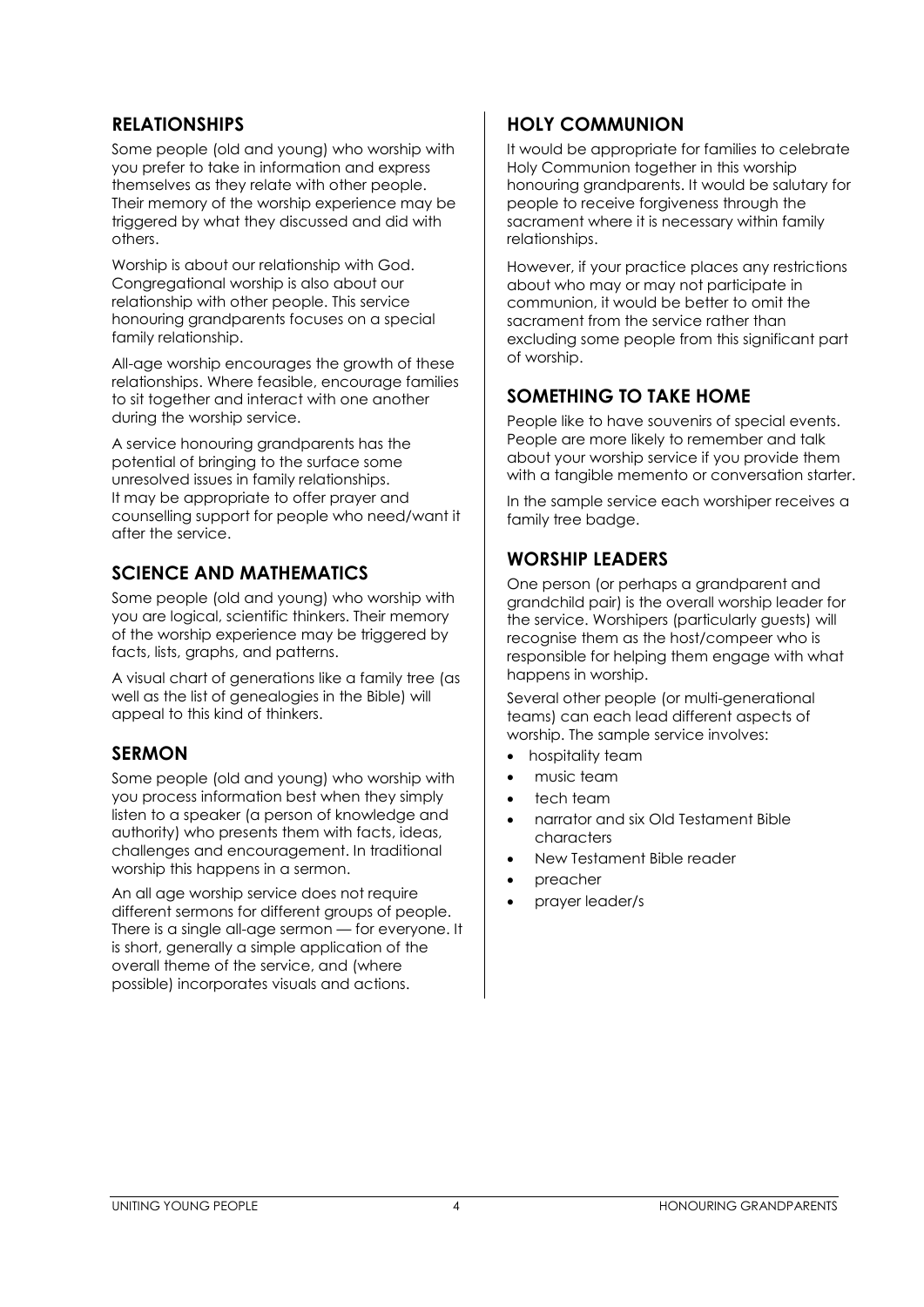# Family Tree Badge



Write the family name in the light green 'earth' space.

Write the names of family members on the leaves of the tree.

Cut out the circle badge.

Punch a hole in the black circle.

Put a safety pin through the hole and attach the badge to your shirt.

# Family Tree Badge



Write the family name in the light green 'earth' space.

Write the names of family members on the leaves of the tree.

Cut out the circle badge.

Punch a hole in the black circle.

Put a safety pin through the hole and attach the badge to your shirt.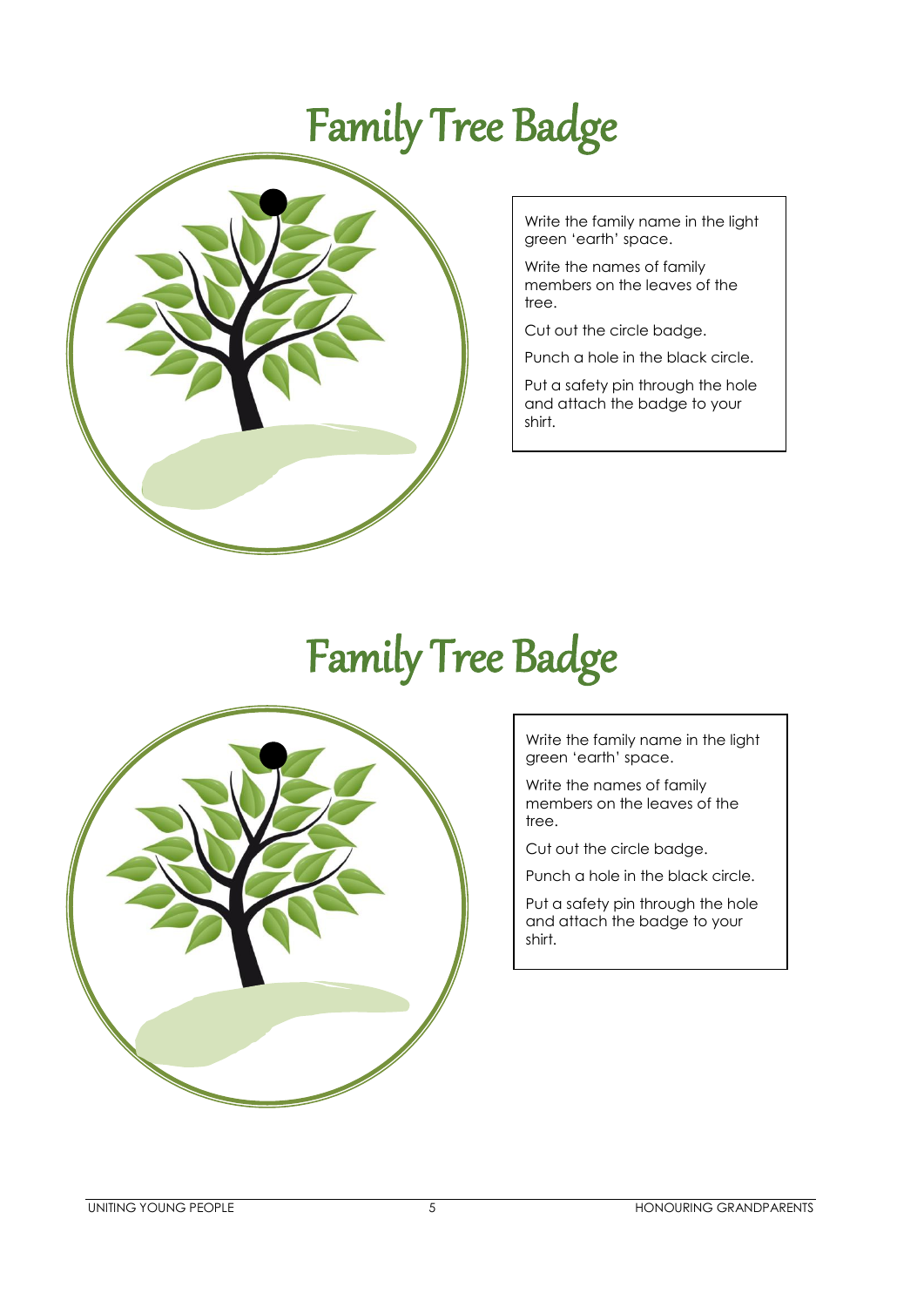# Patriarch's Blessing

Present this reading as a pantomime (or a series of freeze-frame scenes) with one reader and six characters: Abraham (Older man), Isaac (Older man), Jacob (Old man), Joseph (Middle-age man), Manasseh (Youth) and Ephriam (Boy). The characters could wear Bible-times costumes, but this is not necessary.

Place a stool or chair near the centre of your presentation space (stage)

| <b>PANTOMIME</b>                                                                                     | <b>NARRATOR</b>                                                                                                                                               |
|------------------------------------------------------------------------------------------------------|---------------------------------------------------------------------------------------------------------------------------------------------------------------|
|                                                                                                      | [The first part of the Bible is about a family. You've<br>probably heard of them.]                                                                            |
| ABRAHAM walks to centre stage and<br>stands there.                                                   | First there was Abraham, the father of the whole clan                                                                                                         |
| ABRAHAM looks and points upward as if<br>counting stars in the sky.                                  | God made a promise to Abraham - that Abraham<br>would be the father as many people as stars in the sky<br>and through his family all people would be blessed. |
|                                                                                                      | But Abraham and his wife Sarah were very, very old<br>before they had a child.                                                                                |
| ISAAC walks to centre stage.<br>ABRAHAM puts his arms around ISAAC's<br>shoulders and points upward. | Abraham passed on the promise to his son Isaac.                                                                                                               |
| ABRAHAM walks off the other side of<br>the stage, leaving ISAAC centre stage.                        |                                                                                                                                                               |
|                                                                                                      | When it was time for Isaac to get married, the family<br>sent a servant to their old country to find a wife for him<br>- Rebecca.                             |
| JACOB walks to centre stage.                                                                         | Rebecca had twin sons: Esau and Jacob.                                                                                                                        |
| ISAAC puts his arms around JACOB's<br>shoulders and points upward.                                   | Jacob tricked his father into passing on and promise to<br>him instead of his older brother.                                                                  |
| ISAAC walks off the other side of the<br>stage, leaving JACOB centre stage.                          |                                                                                                                                                               |
| JACOB paces slowly from one side of<br>the stage to the other.                                       | After tricking his father, Jacob ran away from home. He<br>fell in love with Rachel.                                                                          |
|                                                                                                      | Rachel's father said Jacob would have to work for him<br>for seven years before he could marry Rachel.                                                        |
|                                                                                                      | Then the trickster himself was tricked into marrying<br>Rachel's sister Leah first and then, after another seven<br>years, he married Rachel.                 |
| JOSEPH walks to centre stage.<br>JACOB puts his arms around JOSEPH's<br>shoulders.                   | Jacob had twelve sons. His favourite was Rachel's son<br>Joseph.                                                                                              |
| JOSEPH and JACOB walk to opposite                                                                    | But the family tricking went on.                                                                                                                              |
| sides of the stage.<br>JACOB slumps, looking sad.                                                    | Joseph's brothers sold Joseph as a slave and tricked<br>Jacob into thinking that Joseph was dead.                                                             |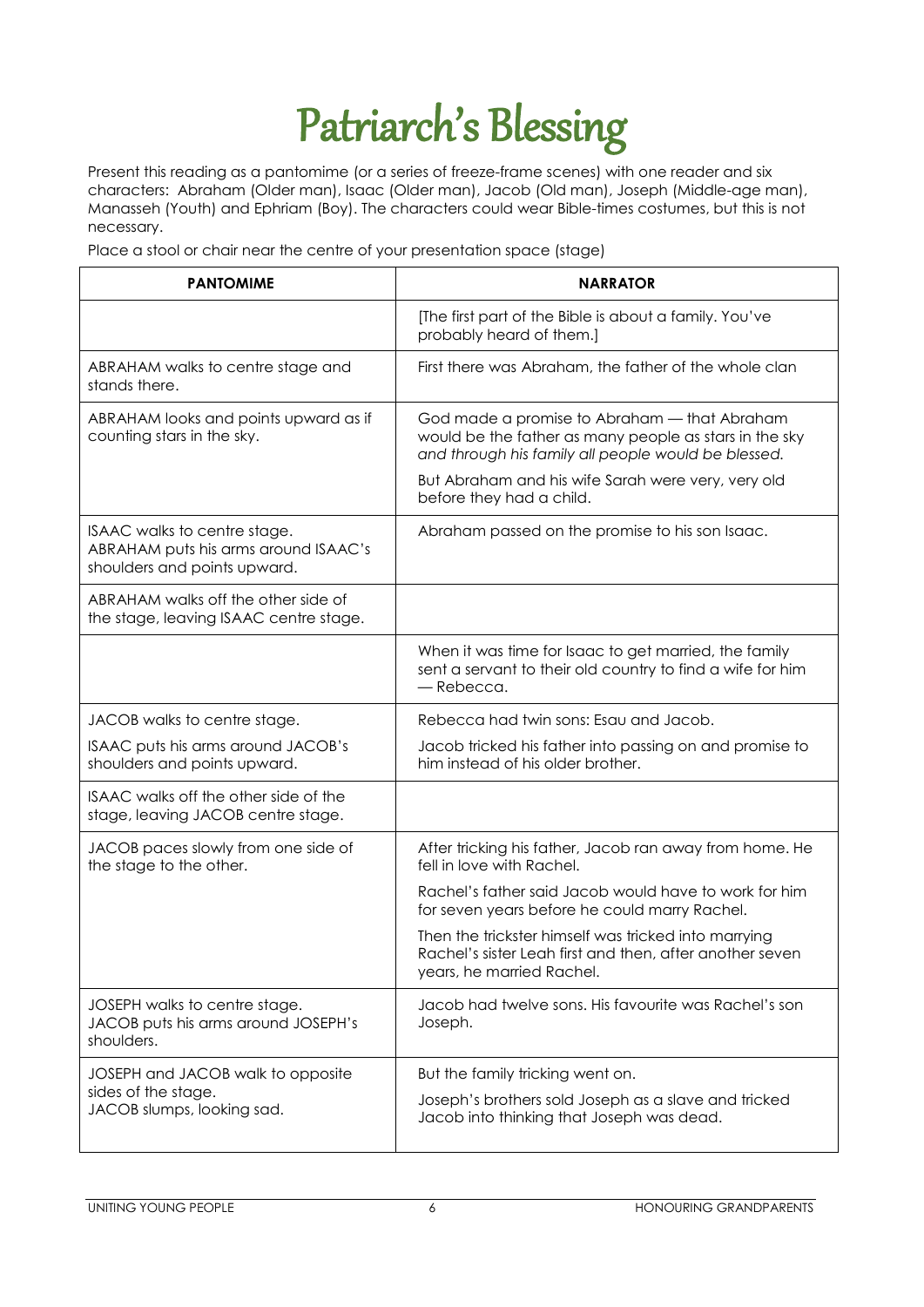| JOSEPH stands proud.                                                                                                  | Joseph became an important man in another country<br>- Egypt. He married the king's daughter and had<br>children of his own.                                                                                                                                        |
|-----------------------------------------------------------------------------------------------------------------------|---------------------------------------------------------------------------------------------------------------------------------------------------------------------------------------------------------------------------------------------------------------------|
|                                                                                                                       | Then bad times came: famine. That meant no rain,<br>crops wouldn't grow. Livestock died. People had no<br>food.                                                                                                                                                     |
|                                                                                                                       | Joseph had made sure the Egyptians were prepared.<br>But Jacob and his big family were not.                                                                                                                                                                         |
| JACOB moves to JOSEPH.                                                                                                | Jacob had to take his family to Egypt and beg for help.                                                                                                                                                                                                             |
| JACOB again puts his arm around<br>JOSEPH.<br>They move to centre stage.                                              | After some more family tricks, everybody figured out<br>who was who.                                                                                                                                                                                                |
| JOSEPH helps JACOB onto a stool or<br>chair.                                                                          | Jacob grew old in Egypt.                                                                                                                                                                                                                                            |
|                                                                                                                       | When Jacob knew he would soon die, he asked<br>Joseph to bring his sons Manassa and Ephriam to him.                                                                                                                                                                 |
| JOSEPH moves to the side and brings<br>back the two boys.                                                             |                                                                                                                                                                                                                                                                     |
| JOSEPH's right arm around EPHRIAM<br>and his left arm around MANASSEH.                                                |                                                                                                                                                                                                                                                                     |
| They kneel in front of JACOB.                                                                                         |                                                                                                                                                                                                                                                                     |
|                                                                                                                       | Jacob passed on God's promise to his grandsons with<br>this blessing:                                                                                                                                                                                               |
| JACOB crosses his arms and places his<br>right hand on Ephriam's shoulder and<br>his left hand on Manasseh's shoulder | <b>(NOTE:</b> The blessing may be read by the narrator or<br>spoken by Jacob)                                                                                                                                                                                       |
|                                                                                                                       | 'May God bless these boys.<br>He is the God of my grandfather Abraham<br>and my father Isaac.<br>They walked faithfully with him.<br>He is the God who has been my shepherd<br>all my life right up to this day.<br>He is the Angel who has saved me from all harm. |
|                                                                                                                       | May he bless these boys.<br>May they be called by my name.<br>May they also be called by the names<br>of my grandfather Abraham and my father Isaac.<br>And may the number of them greatly increase<br>on the earth.' (Genesis 48:15,16 NIRV)                       |
| MANASSAH, EPHRIAM and JOSEPH<br>stand. The boys help JACOB walk off<br>stage with JOSEPH following                    |                                                                                                                                                                                                                                                                     |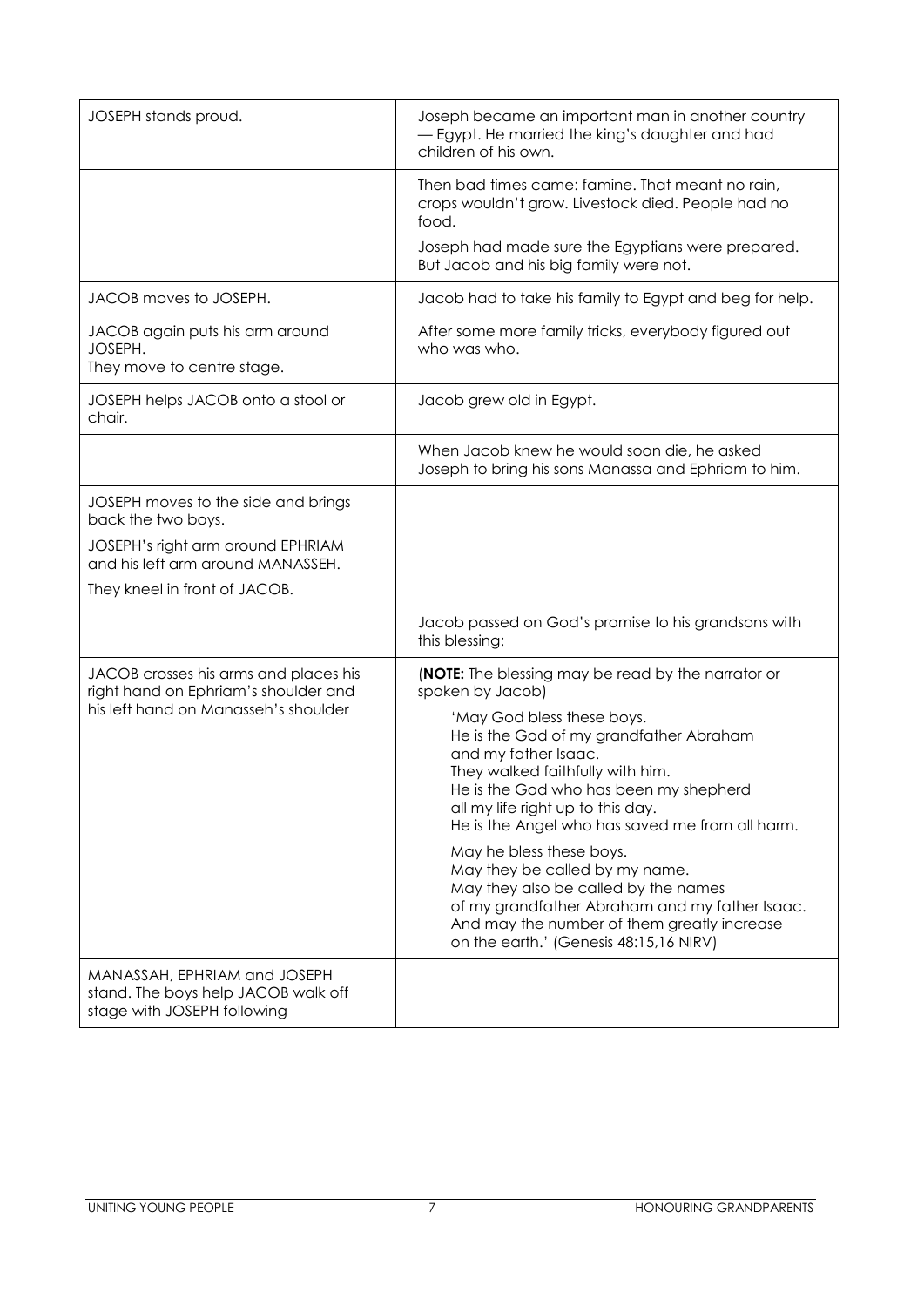# Grandparent's Choice Hymn

('Faith of our Fathers' is a sample of how this can be done) Display the words as they are discussed and then as they are sung.

### **THE STORY**

*When I was asked to choose a favourite old hymn for us to sing as we honour grandparents, I considered several possibilities. Finally, I chose the hymn 'Faith of our Fathers' for several reasons.*

*First, it was actually a favourite of my own grandfather.*

*Second, we used to sing it very often when I was a child and went to a church school. And I liked it.*

*Third, it is sort of about passing on faith from one generation to another.*

*Look at the song with me:*

*I did a bit of research and discovered that it was written more than 100 years ago,*

[Boxes] *it took a long time to make the hymn. The words by themselves were a poem first. The tune by itself was written 15 years later. Finally 10 years later, the words and music were put together and the refrain added. A 'faith of our mothers' version came nearly 50 years later.*

*I like that refrain: 'I will be true to the faith that my father and my mother and my grandparents passed on to me for as long as I live.'*

*Each verse has two main ideas:*

[Verse 1] *reminds us of the ways Christians have suffered for their faith. I remember my grandfather telling me about problems my own family had before they came to Australia. It contrasts the suffering with the joy the good news of Jesus brings us.*

[Verse 2] *Is about mission and passing on the faith to other people. It mentions the freedom that the good news of Jesus brings us.*

[Verse 3] *is about ways of passing on faith: by showing love, by preaching and by what we say and what we do.*

*Faith of our Mothers (and grandmothers) is more home based.*

[Verse 4] *speaks of ways of passing on faith to little ones in homes: songs and prayers and stories, and, again, love.*

[Verse 5] *Finally verse 5 suggests that the faith we share in homes is more important than formal theology and creeds.*

## **THE HYMN**

### FAITH OF OUR FATHERS

Words: Frederick W Faber, 1849, English Catholic priest Tune: *St Catherine*, Henri F Hany, 1864, English organist

Refrain and matching words with tune: James G. Walton, 1874, English hymn writer

1. Faith of our fathers, living still, In spite of dungeon, fire and sword; O how our hearts beat high with joy Whenever we hear that glorious Word *Refrain:*

Faith of our fathers, holy faith! We will be true to thee till death.

2. Faith of our fathers, we will strive To win all nations unto Thee; And through the truth that comes from God, We all shall then be truly free.

*Refrain:*

Faith of our fathers, holy faith! We will be true to thee till death.

3. Faith of our fathers, we will love Both friend and foe in all our strife; And preach Thee, too, as love knows how By kindly words and virtuous life.

*Refrain:*

Faith of our fathers, holy faith! We will be true to thee till death.

# FAITH OF OUR MOTHERS

Words: Arthur B Patten, 1920, pastor, USA

4. Faith of our mothers, living still In cradle song and bedtime prayer; In nursery lore and fireside love, Thy presence still pervades the air: *Refrain:*

Faith of our mothers, holy faith! We will be true to thee till death.

*5.* Faith of our mothers, Christian faith, Is truth beyond our stumbling creeds, Still serve the home and save the Church, And breathe thy Spirit through our deeds:

*Refrain:*

Faith of our mothers, holy faith! We will be true to thee till death.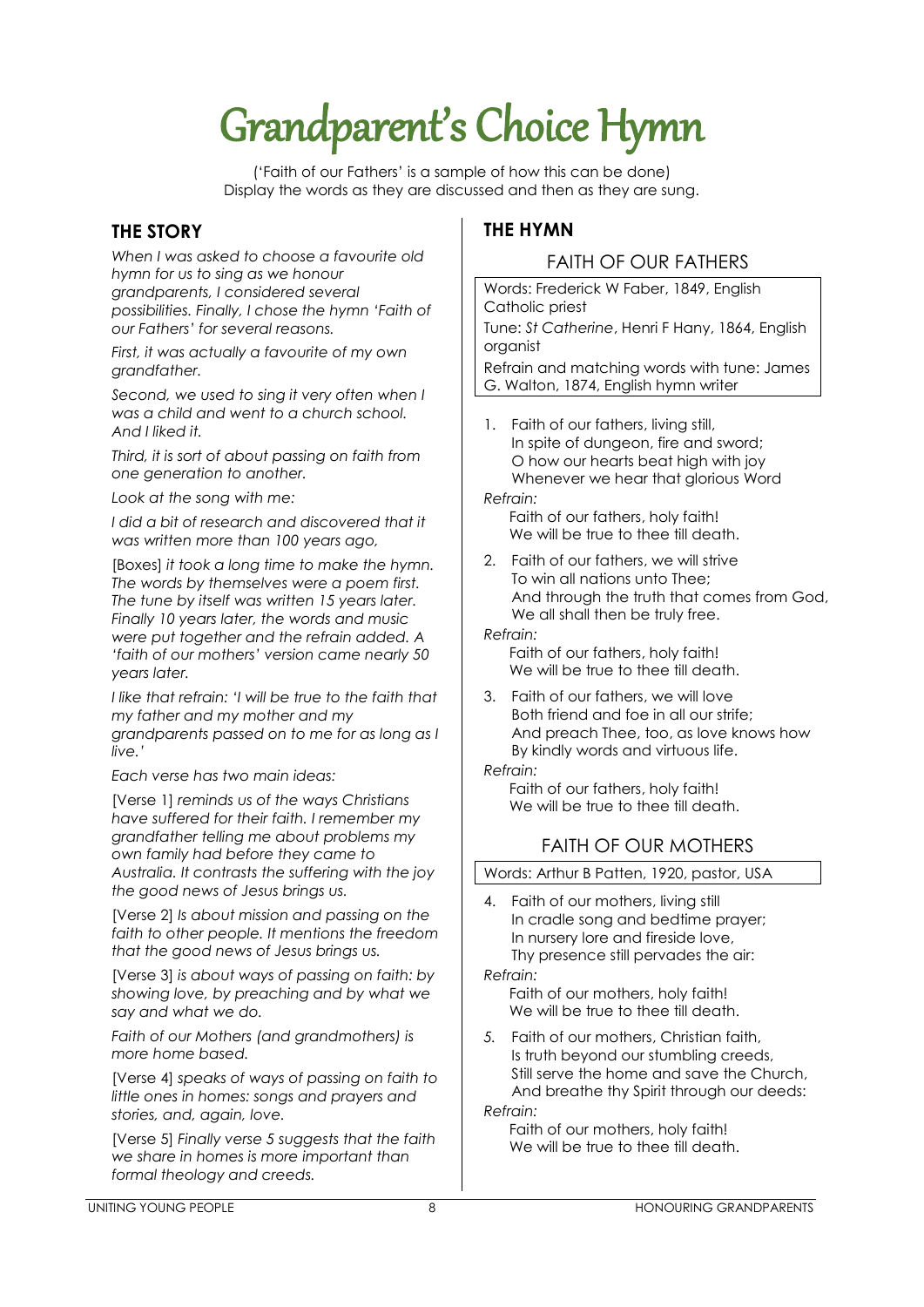

Spoken 'script' is in italics; comments and instructions are in plain type. The WORSHIP LEADER role can be shared between a grandparent (P) and a grandchild (Y)

## **1. AS PEOPLE ARRIVE**

The **HOSPITALITY TEAM** greets people and directs them to a work table where each person can make a family tree badge.

You will need a supply of printed sheets marking pens or biros, scissors and safety pins. If possible, print the badges on card,

When people have completed their badges, the **HOSPITALITY TEAM** directs them to find places in the worship space.

#### **2. WELCOME**

**WORSHIP LEADER (Y):** Everyone has grandparents, whether they are here with us today or not. This is a special worship service honouring grandparents.

Welcome to you all, and a special welcome to those of you who are grandparents.

*My name is [name]. And this is my grandfather/mother [name]. We'll be leading you in worship.*

*My grandad/grandma is great. There are lots of great grandparents in the world. Hands up if you know a grandparent who is great.*

**WORSHIP LEADER (P);** *Grandparents can be great, and we honour them. But our God is much, much greater and we worship him.*

*We'll worship God by singing our first song: 'How great is our God'.*

**WORSHIP LEADER (C)** or **SONG LEADER:** *The chorus of this song has the words 'sing with me'. When we sing the words 'sing with me' words, will those of you who have a grandparent with you, please hold the hand of your grandmother or grandfather. Then when we sing the words 'our God', raise your hands together, because God is God of* 

*both grandparents and grandkids. Let's have a practice:*

> *. . . Sing with me [join hands] How great is our [lift hands] God And all will see how great How great is our [lift hands] God.*

# **3. SONG**

**TECH TEAM** may display the song words as the . . .

**MUSIC TEAM** leads the congregation in singing **'***How great is our God' (Chris Tomlin).*

#### **4. OLD TESTAMENT READING**

**WORSHIP LEADER (Y):** Grandparents are a part of God's plan for our lives.

The first part of the Bible is about a family with some very interesting grandparents. You've probably heard of them.

**NARRATOR AND CHARACTERS** present the Patriarch's Blessing sketch (see page 6).

#### **5. FAMILY STORIES**

**Worship Leader (P):** *Wow. That family would have had some interesting stories to tell when they sat in their tents at night.* 

*I'm pretty sure they did that — sat around and told stories.*

*That's one of the important things grandparents can do today — connect their grandchildren with the stories of their own life and the lives of their family before them.*

*Every family has its own stories.*

*Please take a minute now, in family groups to share a story or two of your own. Your story may be of fun or faith, struggles or successes, promises, or blessings.*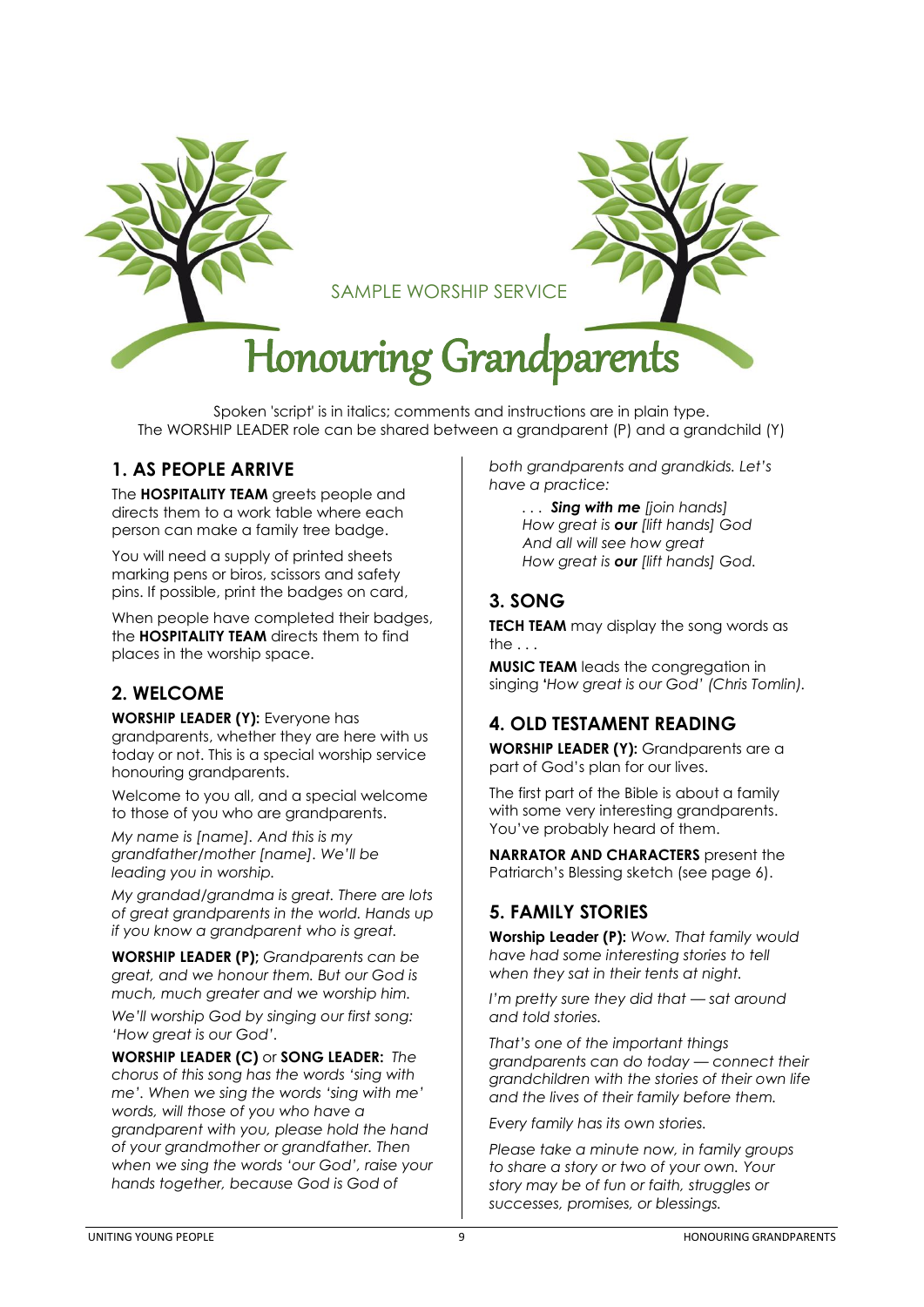**Worship Leader (Y):** *Please look around. If you see someone without a grandparent, or grandchild, adopt them into your family for the story time.*

**Worship Leader (P***): Good idea. In fact you can invite them to be part of your family for the rest of the service. Big, extended families can be fun.*

*Ok, go ahead and share your stories. You have about five minutes.*

Allow time for the story sharing.

**Worship Leader (P***): Thanks, folks. You may want to continue those stories after the service.*

#### **6. GRANDPARENT'S CHOICE HYMN**

**Worship Leader (Y):** *My grandparents don't just telling stories. They also pass on the songs of their youth. You know, they have old records and tapes and stuff — and sometimes they sing!* (eye roll, grimace)

**Worship Leader (P):** *Some of us older people remember songs that we used to sing in worship but don't sing much anymore.*

*We asked (Name) to tell us all about a favourite old worship song.*

**TECH TEAM** may display the song words as...

A **GRANDPARENT** with the **MUSIC TEAM** leads the discussion and singing of an old hymn. You may use the *Grandparent's Choice Hymn* (page 8) as written our use it as a model for another favourite hymn.

# **7. GOSPEL**

**WORSHIP LEADER (Y):** *The Old Testament of the Bible begins with the family of Abraham, so does the New Testament.*

**WORSHIP LEADER (P) OR BIBLE READER** holds a Bible open to Matthew 1.

*That's right. The first Chapter of Matthew, we read:*

*'This is the written story of the family line of Jesus the Messiah. He is the son of David. He is also the son of Abraham.*

*Abraham was the father of Isaac.*

*Isaac was the father of Jacob . . . '*

*The list traces 14 generations from Abraham to David. There were 14 from David until the Jewish people were forced to go away to Babylon. And there were 14 from that time to the Messiah.*

*The list of generations ends with: 'Matthan was the father of Jacob. Jacob was the father of Joseph. Joseph was the husband of Mary. And Mary was the mother of Jesus, who is called the Messiah.'*

**WORSHIP LEADER (P):** Think of that! Mary and Joseph could trace their family tree back to Abraham. 14 plus 14 plus 14 generations.

**WORSHIP LEADER (Y):** That's 42 generations. I only have names of four generations on my family tree badge.

**WORSHIP LEADER (P):** We might be able to add a few more if we do some research. But let's look a bit more at Jesus and his family.

#### **8. SERMON: GOD DOESN'T HAVE GRANDKIDS**

Consider presenting the sermon as you do a children's address. But in this case invite all the grandparents present to come sit at the front. (Be sure to reserve some seats as people enter the worship space).

#### **SERMON TEXT**

God sent his Son. A woman gave birth to him. . . . He wanted us to be adopted as children with all the rights children have. Because you are his children, God sent the Spirit of his Son into your hearts. He is the Holy Spirit. By his power we call God Abba. Abba means Father. (Galatians 4:4-6)

#### **POINTS TO CONSIDER**

- Through Jesus, God adopts each of us as God's own child.
- Grandparents cannot pass on that status to their children or grandchildren no matter how much they may want to. It's all God's work.
- Our baptism is a sign of our adoption into God's family.
- We have an inheritance reserved for us in Heaven, where we will live with our Heavenly Father (and our brother Jesus) forever.

#### **9. CHILDHOOD SONG**

OPTION A: SONG FOR GRANDPARENTS National Grandparents Day song by Johnny Prill

You'll find the song at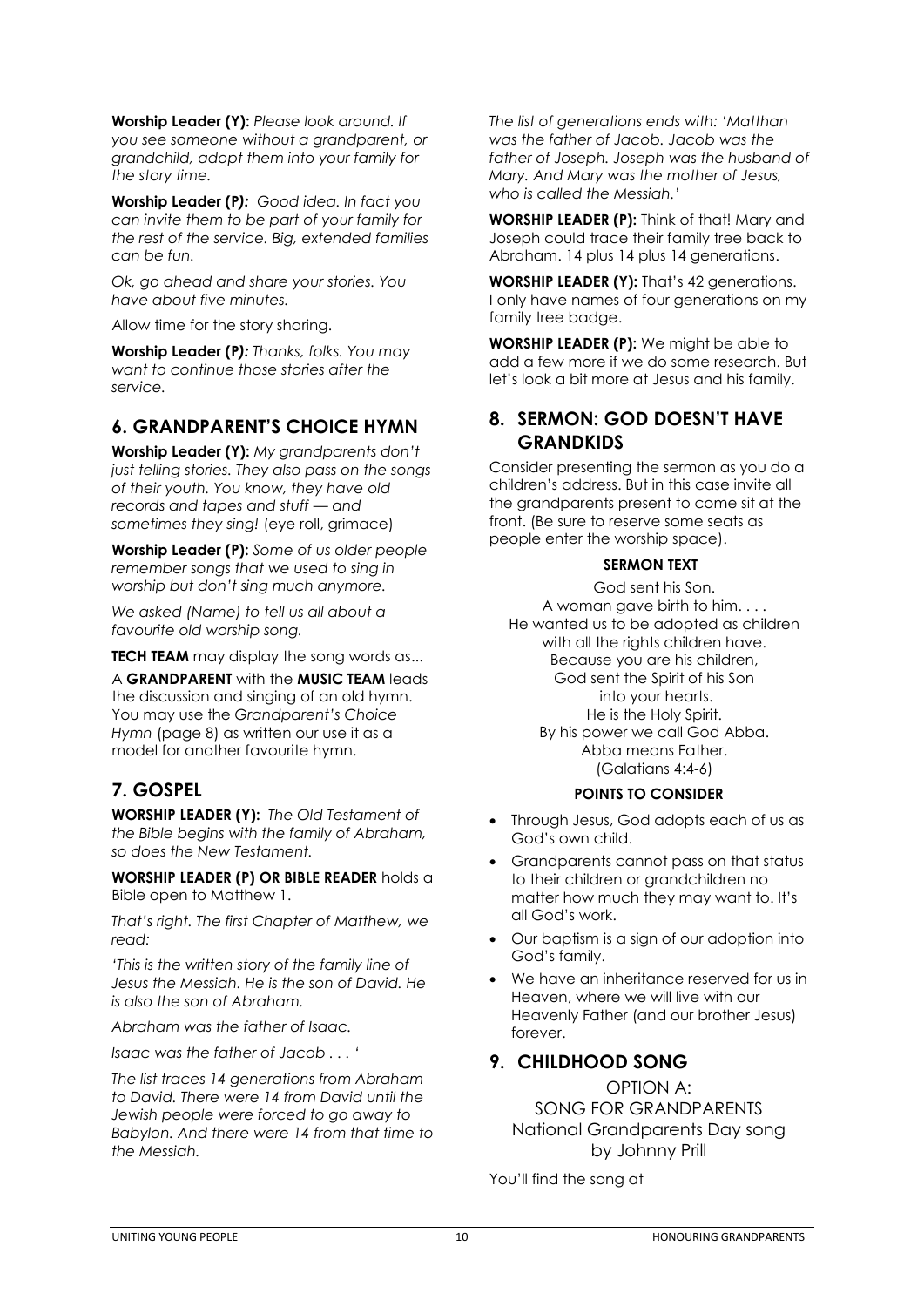#### [www.youtube.com/watch?v=ogzs4zKtNK](http://www.youtube.com/watch?v=ogzs4zKtNKQ)

[Q](http://www.youtube.com/watch?v=ogzs4zKtNKQ) (lyrics displayed) and

### [www.youtube.com/watch?v=Eyq7L9azI-c](http://www.youtube.com/watch?v=Eyq7L9azI-c)

Although you might simply show one of these YouTube presentations it would be far more enjoyable and memorable to challenge your **TECH TEAM** to create your own local Aussie version. Use artwork by your children and/or photos of your grandparents and their grandchildren.

A small group of older children could learn and sing the song either on their own or with the recording.

For the circus lines, you might substitute something like this:

> Singing songs of Jesus, Praying to him too. Reading from the Bible, Learning what is true.

#### OPTION B FATHER ABRAHAM traditional gospel song

**WORSHIP LEADER (Y):** *If we are brothers and sisters of Jesus and Jesus is a descendant of Abraham, then we are Abraham's kids too.*

*This is one of the old Sunday school songs my grandparents taught me.*

**WORSHIP LEADER (P) OR SONG LEADER:** *If you can, stand up for this one and follow my actions.*

**TECH TEAM** may display the song words as the  $\ldots$ 

**MUSIC TEAM** leads the congregation in singing the song 'Father Abraham has many sons' (You can change it to 'many kids'). After each verse the leader instructs people to raise up a body part, adding body parts progressively through a number of repeats: right arm, left arm, right leg, left leg, chin . . . turn around, sit down.

# **10. THE LORD'S PRAYER**

**WORSHIP LEADER (P):** *Abraham and Isaac and Jacob, and all those 40-some generations of people who came after them used to pray to God. They spoke to God as God, their creator and protector, the allknowing one and the all-powerful one.*

*Jesus, our brother gave us another way of praying and another name to use when we talk to God. As his children, we can talk to God as 'Father' or even 'Daddy'.*

**WORSHIP LEADER (Y):** *Let's pray together our Christian family prayer.*

**TECH TEAM** may display the words for the congregation to read as they pray.

### **11. CONFESSION AND FORGIVENESS**

**WORSHIP LEADER (P***): That prayer includes just about everything God wants his children to talk with him about.*

**WORSHIP LEADER (Y):** *It sure does: everything from doing God's will, to getting our food, to being protected from danger, to being forgiven.*

**WORSHIP LEADER (P):** *The business of forgiveness is really important to me as a grandparent. I know I have not always been the parent to my children or the grandparent to my grandchildren that God wants me to be.*

**WORSHIP LEADER (Y):** *And I'm not always the kind of kid and grandkid God wants me to be.*

**WORSHIP LEADER (P):** Please join with us in asking our Heavenly Father to forgive us.

**TECH TEAM** may display the words for the congregation to read as they pray.

> Papa God, You have placed me in a family of people who love me and whom I can love,

who take care of me and whom I can take care of; who share what they have with me

and with whom I can share what I have. Sometimes I take for granted what others do and don't appreciate it. Sometimes I am selfish

and don't do my part.

Sometimes I hurt the people who love me the most and whom I love most

Please forgive me and help me to do better. I pray in the name of your Son, my brother, Jesus. Amen.

**WORSHIP LEADER (Y):** *And as we pray in Jesus' name, we can be sure that we are forgiven in the name of Jesus and by what Jesus did for us.*